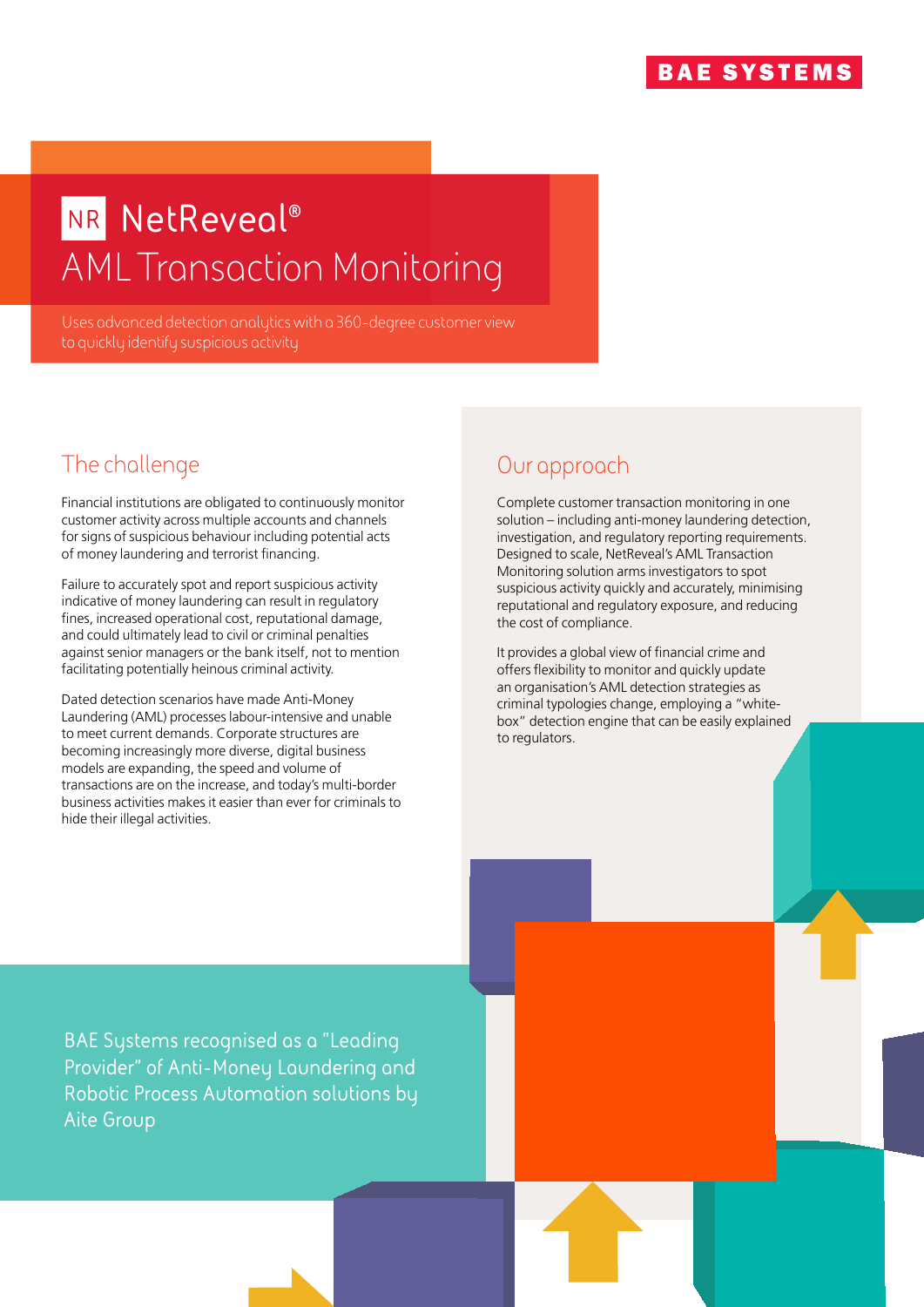## Our capabilities

The NetReveal AML Transaction Monitoring solution provides:

### 30-40% faster profiling and detection

Improves investigator efficiency on average by 30-40% via a single centralised 360-degree view of alerts relating to a customer or entity – fostering intelligence-led dispositioning decisions

#### Focused expertise – reduce your false positives by at least 30%

Focus on critical alerts and reduce false positives by a minimum of 30%. Intelligent Event Triage auto-hibernates alerts and reduces the amount of alerts that need to be investigated so teams can focus on high priority issues in real-time

#### Keeping up with rapidly changing financial crime typologies

Our built in criminal offenses library of AML detection scenarios align to modern typologies and payment types, including human trafficking and the use of mobile payments.

#### Surface transactions with dynamic visuals and link analysis

Cross filters help investigators easily visualise transaction data within a single user interface – by channel, debit/credit, transaction type, original currency, counterparty country, and by accounts. No need to export data to Excel for pivot table creation

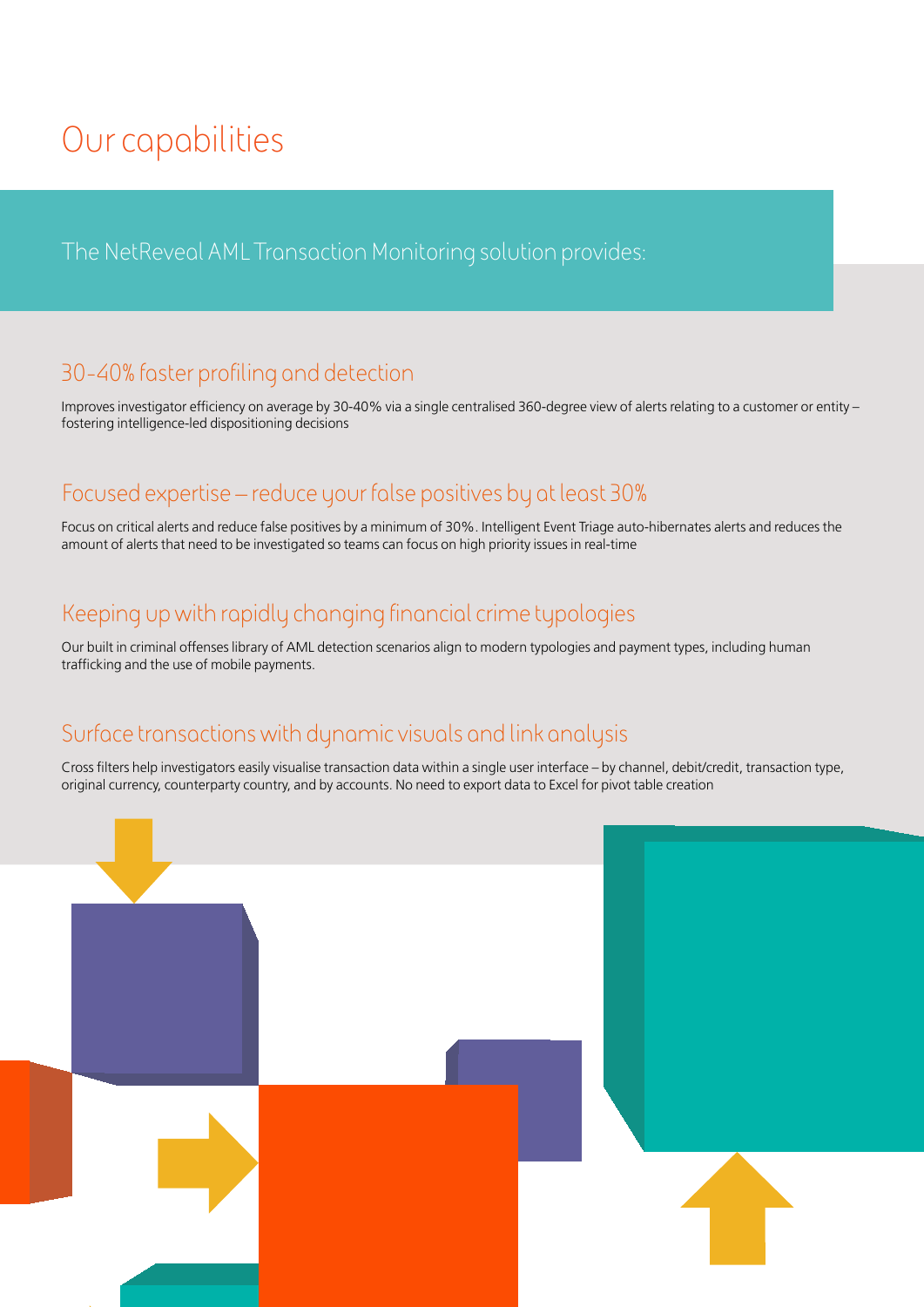## **Achieve better, faster, more confident decision making**

**Built for modern FIU's, NetReveal AML Transaction Monitoring responds to user inputs almost intuitively with technology to drive intelligent outcomes.**



### Additonal Capabilities

| Feature                                                                    | <b>Benefit</b>                                                                                                                                                                                                                                                                                |
|----------------------------------------------------------------------------|-----------------------------------------------------------------------------------------------------------------------------------------------------------------------------------------------------------------------------------------------------------------------------------------------|
| Packaged and proven compliance                                             | Contains AML and Counter-Terrorist Financing (CTF) typologies from local and<br>international regulators and governing bodies, including FATF, UN, EU, OCC,<br>New York State Bank Department, FCA, FINTRAC, Australian DFAT, BaFin, and<br>more for comprehensive coverage                   |
| Scenario self-service                                                      | Improves agility and reduces cost by enabling in-house teams to configure or<br>tune detection models without vendor involvement. In conjunction with the<br>option of engaging BAE Systems specialists provides the ultimate choice for<br>covering temporary shortfalls in analyst capacity |
| Interactive lists                                                          | Users can personalise their own screens to their working style by selecting<br>which fields to display in a list, drag and drop to change column order, or re-size<br>columns, without technical assistance                                                                                   |
| Supervisor-controlled queuing and routing                                  | Provides a 10% average productivity gain by prioritising alerts by urgency                                                                                                                                                                                                                    |
| Independent adjudication of detections                                     | Users can select individual detections within an alert and mark it as suspicious<br>or non-suspicious. Provides AML teams with highly detailed view into which<br>detections are FP/TP so they can update rules, models/analytics, or processes<br>as needed                                  |
| Single enterprise-wide deployment supporting<br>multiple lines of business | NetReveal is capable of being deployed across organisational international<br>group-wide segregated hierarchy. Field-level security through the<br>NetReveal Data Privacy Agent enables institutions to comply with local data<br>privacy regulations                                         |
| Regulatory disclosure and e-filing support                                 | Automates the creation, population and filing of reports in a number of<br>different national and international formats                                                                                                                                                                       |